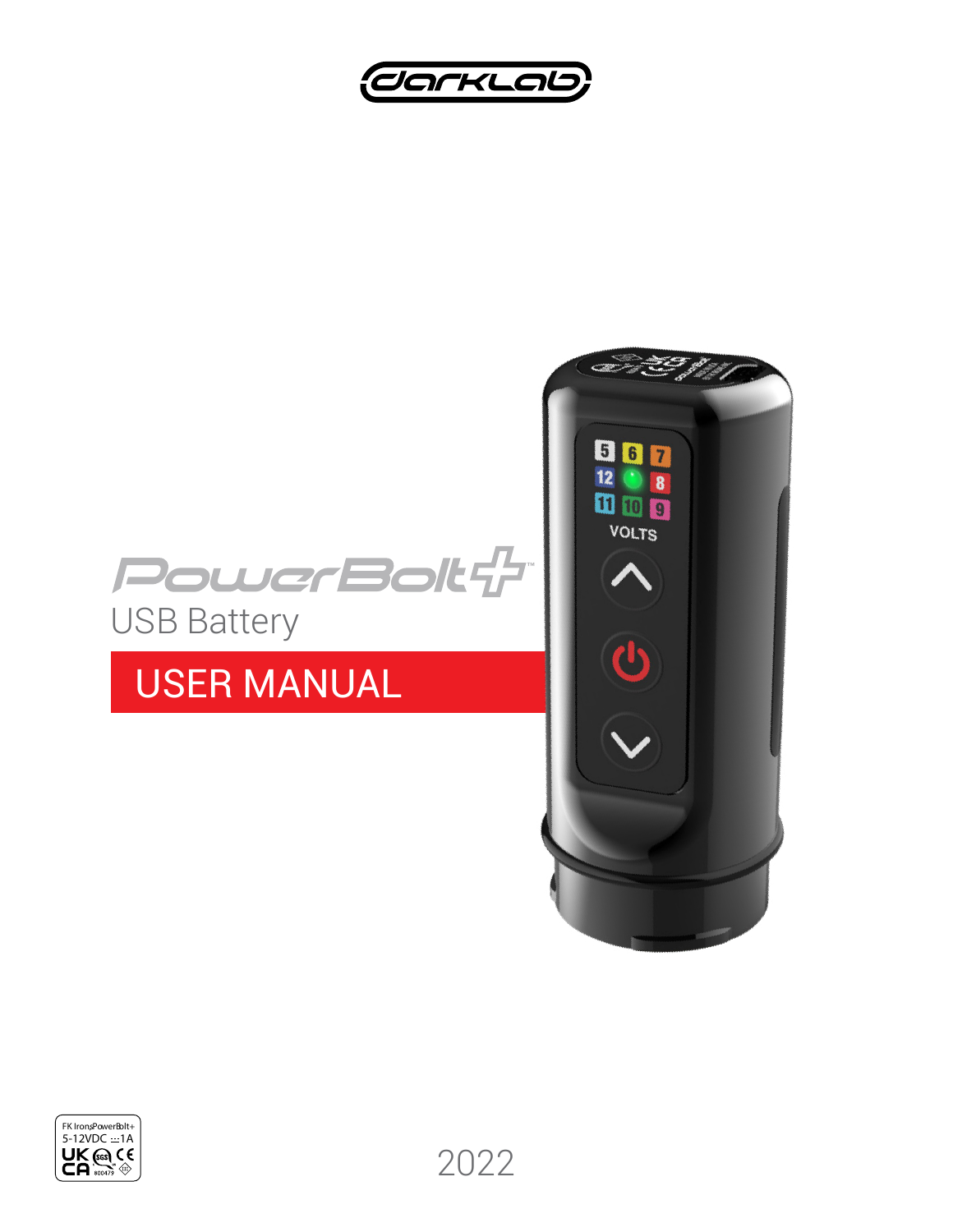### USER MANUAL

INDEX

| <b>Safety Notice</b>          | 3 |
|-------------------------------|---|
| Intro                         | 4 |
| Overview                      | 5 |
| <b>Features</b>               | 6 |
| <b>Getting Started</b>        | 7 |
| <b>Additional Information</b> | 8 |
| Troubleshooting               | g |

#### **CLASS III SYMBOL**

A Class III appliance is designed to be supplied from a separate/safety extralow voltage (SELV) power source. The voltage from a SELV supply is low enough that under normal conditions a person can safely come into contact with it, without the risk of electrical shock. The extra safety features built into Class I and Class II appliances are, therefore, not required. For medical devices, compliance with Class III is not considered sufficient protection, and further more-stringent regulations apply to such equipment.

### SAFETY NOTICE



This device is only for use by trained tattoo artists and not for the use by children or persons of reduced physical,

PowerBolt<sup>1</sup>



#### **BARRIER PROTECTING YOUR MACHINE**

| <b>TECHNICAL DATA</b>               |                    |
|-------------------------------------|--------------------|
| <b>Operating Voltage:</b>           | 5-12 V DC          |
| Current:                            | <b>UP TO 1.0 A</b> |
| <b>Ambient Temperature:</b>         | $+10$ to $+35$ °C  |
| <b>Relative Humidity:</b>           | 30 to 75%          |
| Dimensions $(\emptyset \times L)$ : | H72 x W30 X L27 mm |
| Weight:                             | Approx. 85q (3oz)  |
| <b>Charging Port:</b>               | USB-C              |
|                                     |                    |

We strongly suggest the use of barrier products to protect your machine. For a visual demonstration of barrier protection methods, please visit our YouTube channel FK Irons.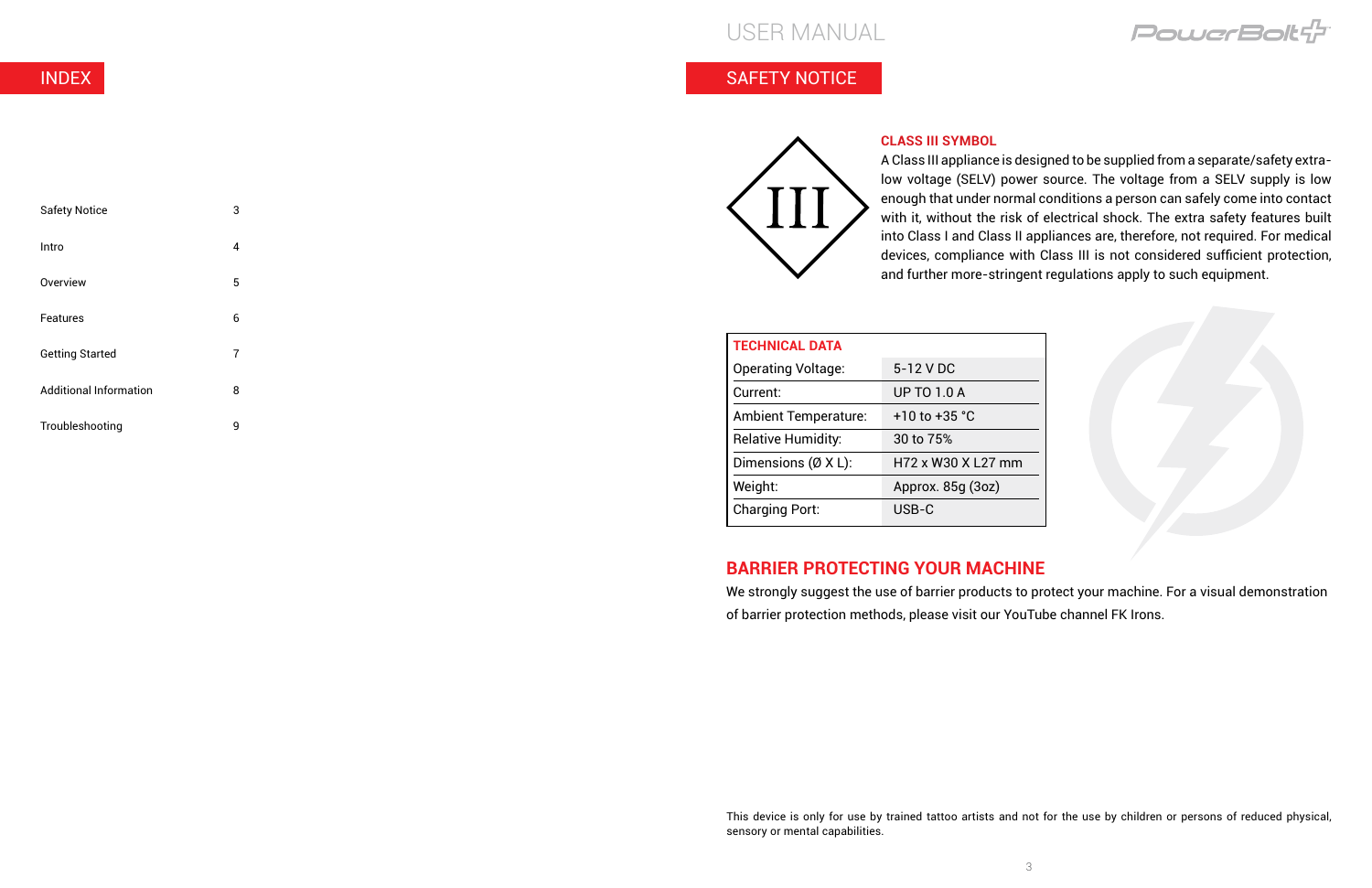USER MANUAL **PowerBolt**: Promotor Power

### LIGHTNING INTRO CONTROL CONTROL CONTROL CONTROL CONTROL CONTROL CONTROL CONTROL CONTROL CONTROL CONTROL CONTRO

# SPECIFICATIONS

- Output Voltage: 5 12 V
- Increment/decrement voltage interval: 0.5 or 0.1V\*
- Maximum output current: 1 A
- Charger Input: USB-C
- Size: H72mm x W30mm x L27mm
- Weight: 85g (3 oz)
- Battery Life: ~ 12-20 Hours

## THE POWERBOLT+ Unleash Your Power



(based on operating parameters)

*\* LED will stay solid from 0.1-0.4 and will flash from 0.5-0.9*

Now with 50% more battery life, for those long tedious sessions.

 $\Omega$ 

**Control** 



**30 mm**



**72 mm**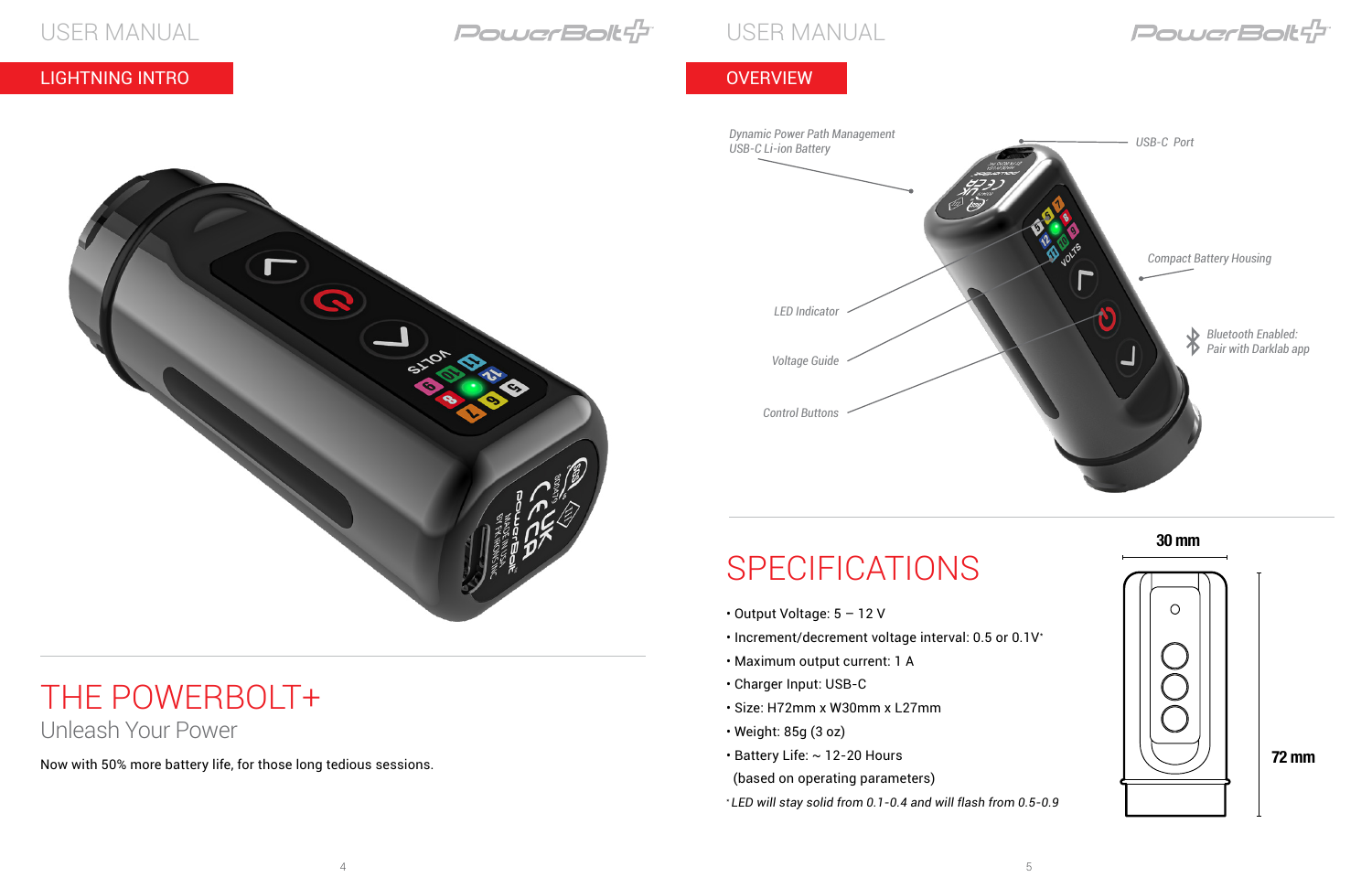USER MANUAL CONFIDENCE EXPLORE POWER FOR THE USER MANUAL

**Working With Modes:** Pressing and releasing the power button.

**Increment Mode**: Default increments is 0.5 V. Press and hold until LED turns green to change to 0.1V.

**LED Fade**: Press and hold until LED turns Orange. This fades LED from bright to dim-automatically.

**LED Dimmer**: Press and hold until LED turns Cyan, then use up and down buttons to adjust.

**Sync Killswitch**: Hold down  $\left(\bigwedge \right)$   $\leftarrow$   $\left(\bigvee$  buttons, until LED is pink, then release buttons. Tap Killswitch about 5 times. When Killswitch displays blue LED, your device is synched.

**Killswitch**: Default mode enables connectivity with Killswitch. To disable connection, press and hold the power button until the pink LED flashes.

**Travel Mode** (Shutdown): Press and hold the power button until the LED flashes red. This mode is for when you want to avoid unnecessary discharge and/or comply with travel laws. To reactivate, connect/disconnect to a USB-C port.

**Reset** (Factory Settings): Should you experience abnormal behavior, hold the power button and the voltage down button at the same time, then quickly release.

# THE POWERBOLT+



PowerBolt+ Top/ Bottom Views



#### **LED Indicator:**





| <b>Blinking Color = Half Increment</b><br>Solid Color = Whole Value |  |                       |  |  |
|---------------------------------------------------------------------|--|-----------------------|--|--|
| Ex. Solid green indicates 10V, flashing green indicates 10.5V       |  |                       |  |  |
| <b>Battery Level Check:</b>                                         |  | $100 - 989$           |  |  |
| Press and hold power button until white. A                          |  | $-97 - 60%$           |  |  |
| blinking colored light indicates remaining charge.                  |  |                       |  |  |
| Note:                                                               |  | $-6 - 59 - 40%$       |  |  |
| LED flashes while battery charges. Once                             |  | $-8 - 39 - 15%$       |  |  |
| < 15% is reached, red light will blink alternately                  |  | $\frac{1}{2}$ 14 - 0% |  |  |

with voltage.

**FEATURES** 

### DETACHING THE POWERBOLT+

The PowerBolt+ is compatible with the Flux and the EXO. To detach your PowerBolt+, ensure you have a firm grip on the Body of the Flux or EXO and Grip. Turn the PowerBolt+

counter clockwise and pull out. To attach the PowerBolt+, push in while twisting clockwise. moves freely. PowerBolt+ must sit correctly to ensure

Ensure lock mechanism

power electric leads align correctly. Avoid contact with the PowerBolt+ leads while recharging or servicing.



*Twist the PowerBolt+ as shown and remove. Flux shown in demostration image.*

# DETACHING THE POWERBOLT+

*Compatible with the Flux, Flux S and the EXO.*





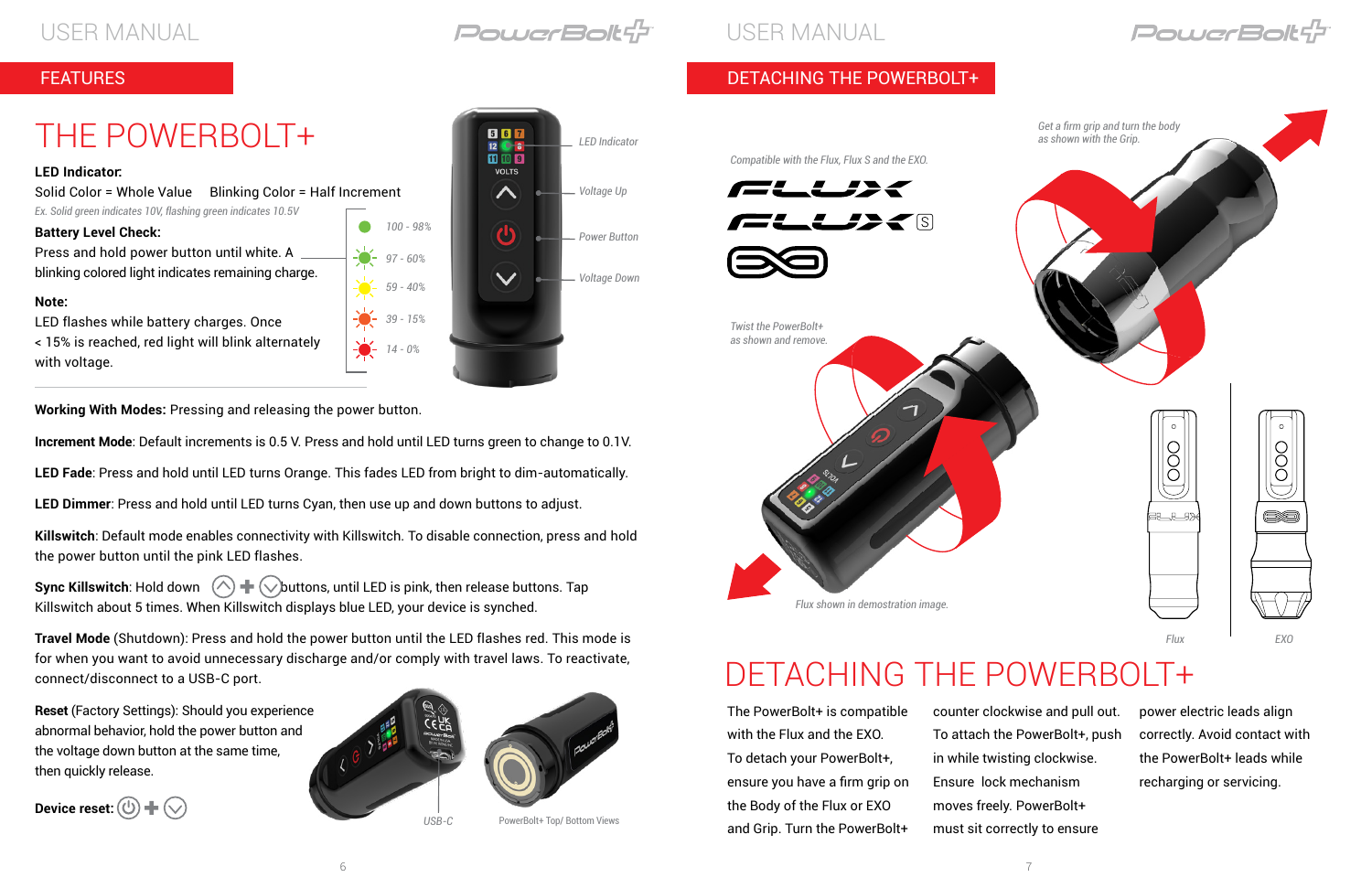USER MANUAL **External Follic Format Bolt of T** 

#### **VOLTAGE PARAMETERS**

While voltage is a parameter that will vary from artist to artist, the PowerBolt has been tested to operate at a minimum voltage of around 5-Volts with a maximum voltage of 12-Volts. Depending on the type of needle configuration, or brand you use, feel free to adjust the voltage to obtain the desired performance. **NOTE: Some machines require a minimum voltage to operate correctly, please check your machine manufacturer's requirements.**

#### **WARRANTY**

Darklab warrants that the device will perform efficiently when used as intended. Should this product prove to be defective due to manufacturing issues, Darklab will repair/replace the device - free of charge. This warranty will be void if the device shows signs of having been tampered, disassembled, handled roughly, dropped, overexposed to moisture or damage resulting in compromised functionality.

#### **HANDY TIPS**

The following tips will help you get the most out of your PowerBolt and avoid potential issues:

- Do not exceed the suggested voltage.
- Use only FDA-approved cold sterilization solutions for disinfection.
- **• NOT AUTOCLAVABLE.**

PowerBoltf

### ADDITIONAL INFORMATION

#### **eGIVE ADJUSTMENT**

With this feature you'll be able to control the amount of "give" or resistance of the needle upon impact with the skin. This enables the artist to take advantage of the softness or hardness of hit to achieve specific results. 0 no effect, 5 maximum amount of eGive.

#### eGIVE

### **HOW TO CHECK THE CURRENT eGIVE SETTING**

- Hold down the power button until the light goes from white to solid blue.
- Release the power button.
- The following blinking color that the LED displays indicates the Give that the unit is currently set at. For example:
- If it blinks white, that indicates the lowest Give of 0
- If it blinks yellow, it's currently set at level 1 Give
- If it blinks orange, it's currently set at level 2 Give
- If it blinks red, it's currently set at level 3 Give
- If it blinks pink, it's currently set at level 4 Give
- If it blinks green, it's currently set at level 5 (softest eGive setting)

#### **CHANGING eGIVE**

To raise or lower the give:

- Hold down the power button until the light goes from white to solid blue.
- Release the power button and immediately use the up or down arrows to change the give. The colors should change accordingly.